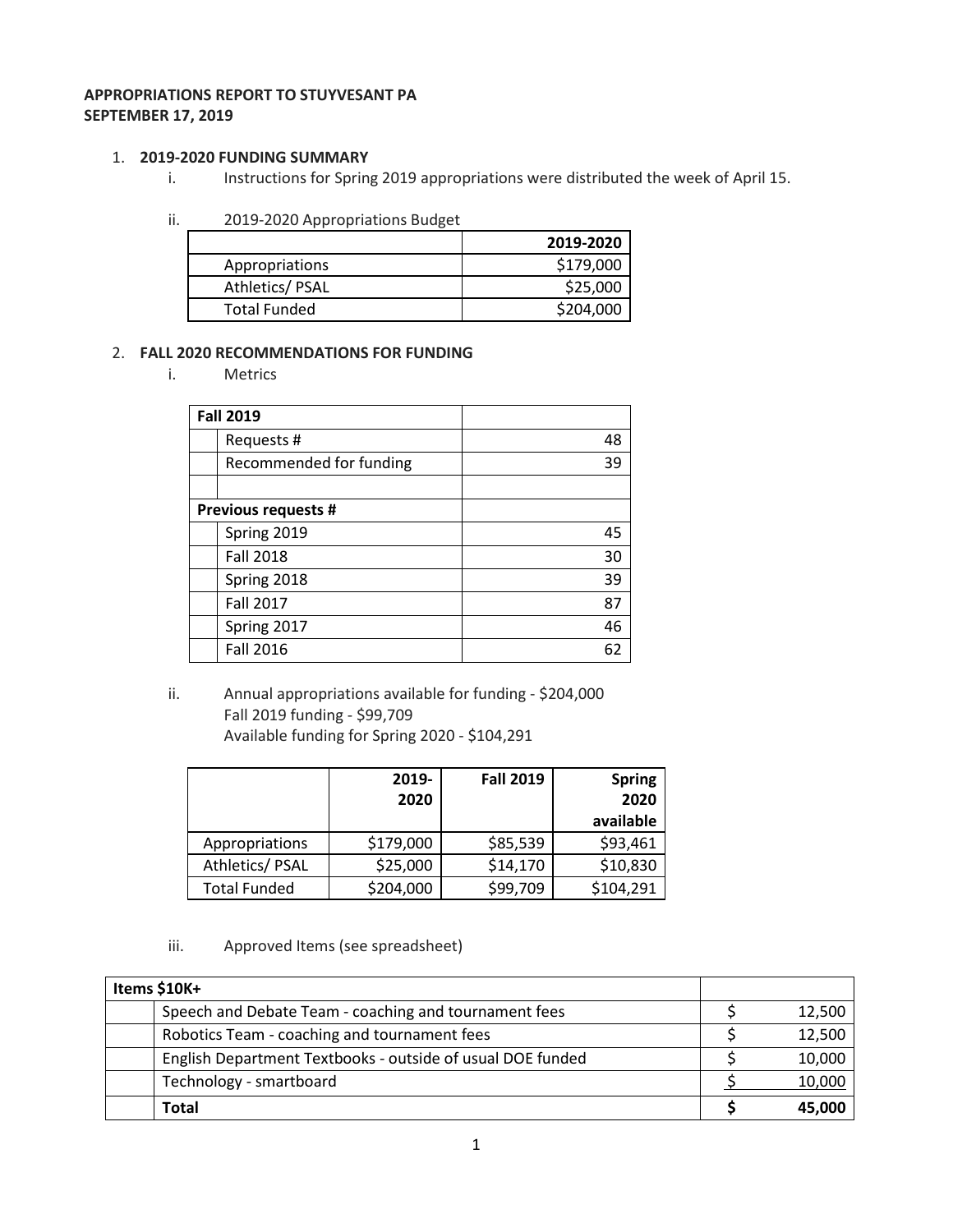|              | Items \$1000-\$9999                                                                                                                                                                                                                                                                                                                         |                                 |        |
|--------------|---------------------------------------------------------------------------------------------------------------------------------------------------------------------------------------------------------------------------------------------------------------------------------------------------------------------------------------------|---------------------------------|--------|
|              | Physics, Chemistry, Biology -<br>Supplies for new lab activities in Bio and AP Bio; supplies for Urban Ecology<br>final project/ build and design a green building; equipment and materials<br>for Physics, Chemistry and Innovation and Research                                                                                           | \$                              | 9,903  |
|              | World Languages, English, and Social Studies -<br>Laptop cart for the library; textbooks and e-books for the library; supplies<br>and pocket Constitutions for History Day; books for Western Political<br>Thought; subscriptions for the Economist; Japan Day/ Japandemonium;<br>non-NYSTL approved French reading materials and textbooks | \$                              | 14,650 |
|              | Math and Technology - dedicated internet for CS courses;                                                                                                                                                                                                                                                                                    | \$                              | 4,500  |
|              | Dedicated internet service for Talos                                                                                                                                                                                                                                                                                                        | \$                              | 1,200  |
|              | College Office - participation in annual conferences                                                                                                                                                                                                                                                                                        | $\overline{\boldsymbol{\zeta}}$ | 3,000  |
|              | Extracurricular - Junior State of America supplies and registration; supplies<br>for Stuy flow                                                                                                                                                                                                                                              | $\overline{\xi}$                | 4,375  |
|              | <b>Total</b>                                                                                                                                                                                                                                                                                                                                | \$                              | 37,628 |
|              | Items <\$1000                                                                                                                                                                                                                                                                                                                               |                                 |        |
|              | Sharpening equipment for woodworking; textbooks for new AP Course -<br>The Middle Ages; Craft supplies for Library Craft Station; food for ASPIRA/<br>Hispanic Heritage Month; supplies for Day of the Dead Activities; Audubon<br>Society Training/ Environthon - three sessions                                                           | \$                              | 2,911  |
|              | <b>Athletics/ PSAL</b>                                                                                                                                                                                                                                                                                                                      |                                 |        |
|              | Boys' and girls' varsity soccer; Football; Girls golf team; Girls JV and varsity<br>volleyball; Girls table tennis; Girls varsity badminton; Girls varsity basketball                                                                                                                                                                       | \$                              | 14,170 |
| <b>TOTAL</b> |                                                                                                                                                                                                                                                                                                                                             | \$                              | 99,709 |

# **3. LOOK AHEAD**

**Funding for Spring 2020**

| <b>Funding for Spring 2020</b> |                                                                                                                              |  |  |
|--------------------------------|------------------------------------------------------------------------------------------------------------------------------|--|--|
| Date                           | Task                                                                                                                         |  |  |
| Week of September 30           | Distribute request forms to faculty/ staff; requests must include current<br>progress report of funds                        |  |  |
| November 1                     | Deadline for requests                                                                                                        |  |  |
| Week of November 4             | Process requests to spreadsheet and divide tasks to committee.<br>Send requests to committee for review and recommendations. |  |  |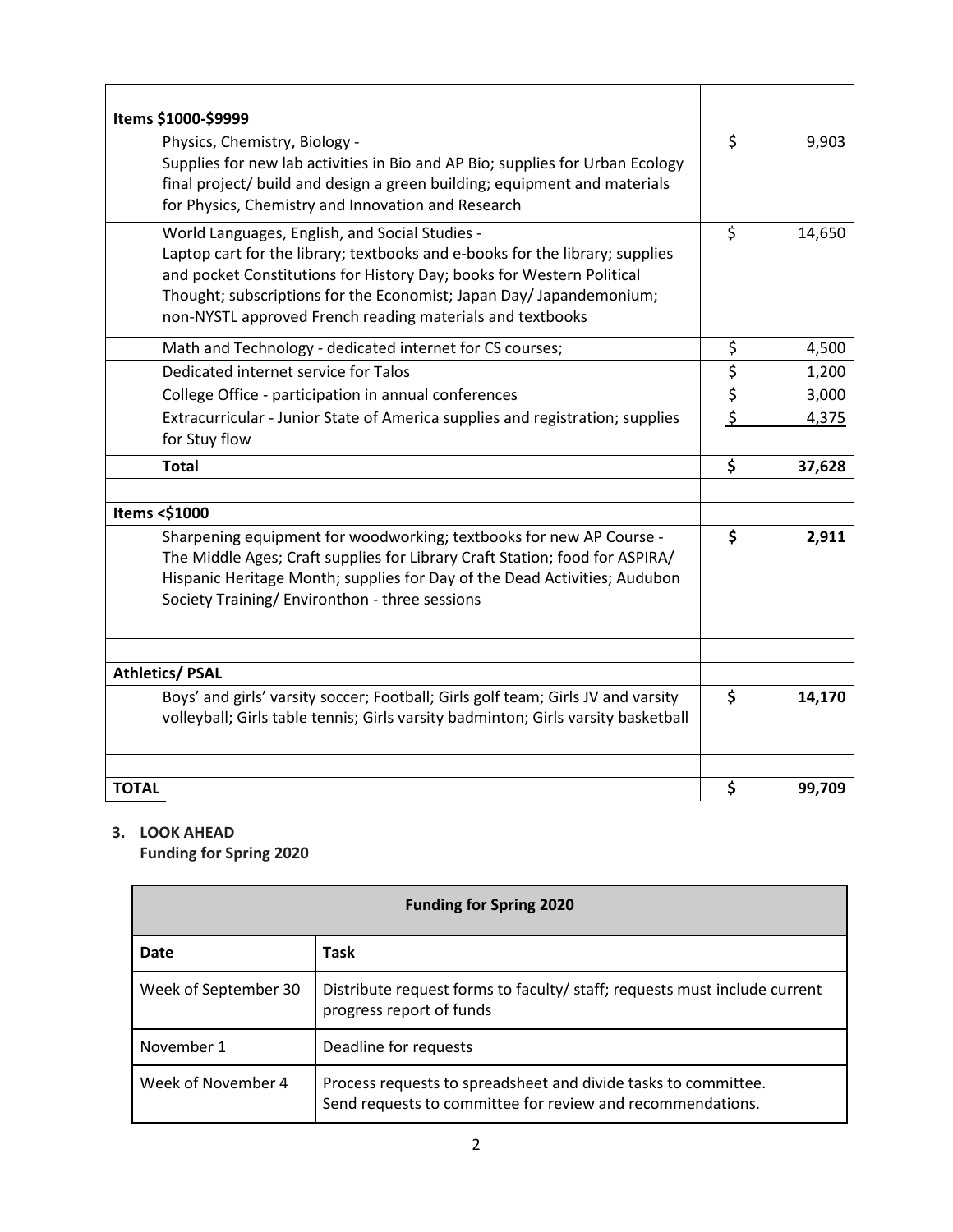| <b>Funding for Spring 2020</b>         |                                                   |  |  |
|----------------------------------------|---------------------------------------------------|--|--|
| Week of November 25/<br>December 2     | Appropriations committee meeting                  |  |  |
| December TBD<br><b>EB Meeting</b>      | Present appropriations at Executive Board Meeting |  |  |
| December TBD<br><b>General Meeting</b> | Present appropriations at General Meeting         |  |  |
| Week of Jan 13, 2020                   | Notify funding levels to faculty/staff            |  |  |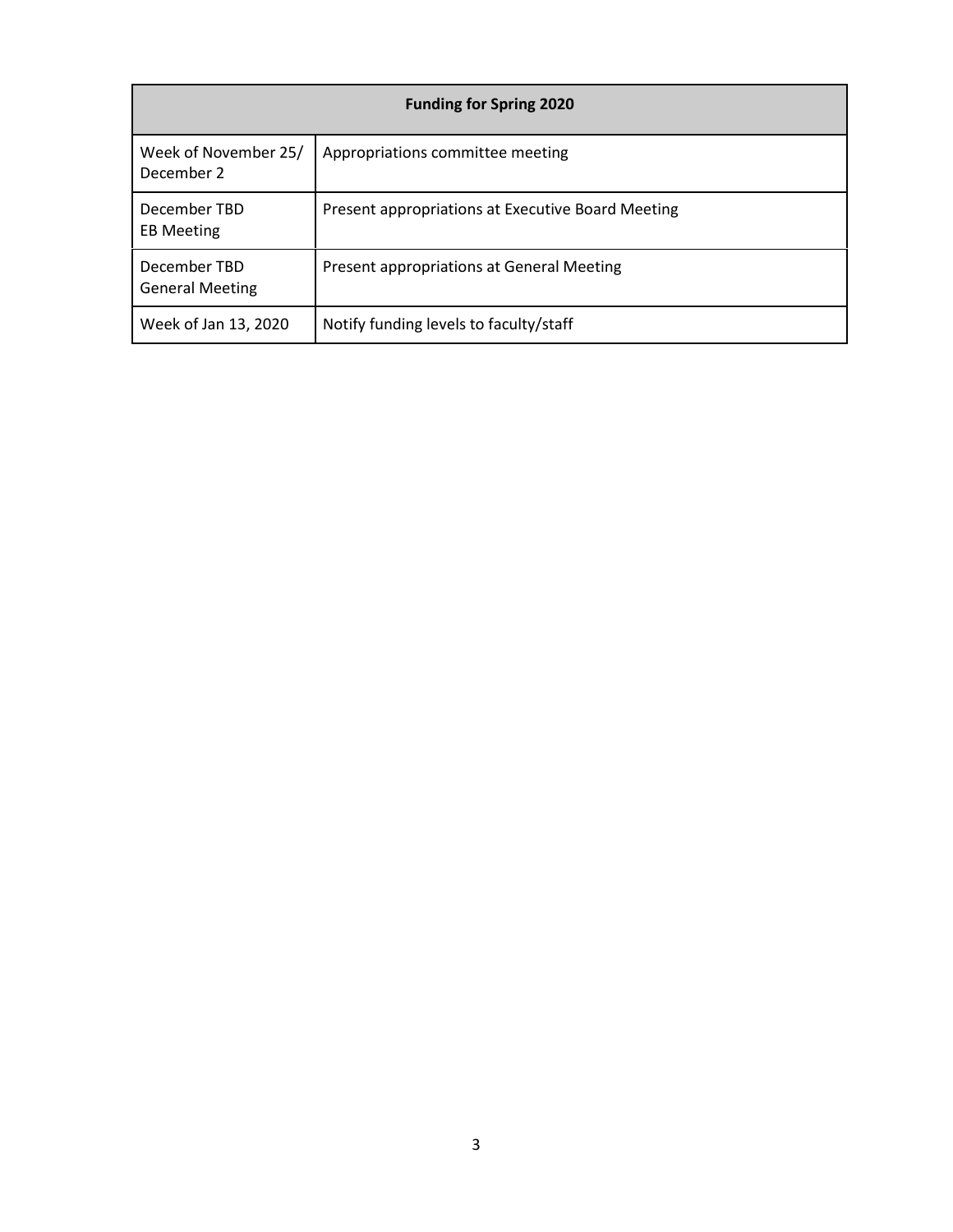#### **APPROPRIATIONS - FALL 2019**

| #    | Request Funding Category*     | <b>Funding Purpose</b>                         | <b>Description of Request</b>                                                                                                                                                                     | <b>Amount</b><br>Requested | <b>Committee</b><br><b>Recommends</b> |
|------|-------------------------------|------------------------------------------------|---------------------------------------------------------------------------------------------------------------------------------------------------------------------------------------------------|----------------------------|---------------------------------------|
| 1901 | Academics:<br>Technology      | Smartboard and Equipment<br>Maintenance/Repair | Purchase of one Smartboard and ongoing<br>computer/printer/general equipment maintenance and<br>repair                                                                                            | \$<br>10,000.00            | \$<br>10,000.00                       |
| 1903 | Academics: World<br>Languages | French Books                                   | Non-NYSTL approved reading materials to supplement<br>textbboks and increase laguage comprehension and<br>absorption                                                                              | \$<br>1,840.00             | \$<br>1,250.00                        |
| 1904 | Athletics/PSAL                | Girls Golf Team                                | Ground Fees and Balls                                                                                                                                                                             | \$<br>800.00               | \$<br>800.00                          |
| 1905 | Athletics/PSAL                | Girls Table Tennis Team                        | Paddles and Balls for matches                                                                                                                                                                     | \$<br>300.00               | \$<br>300.00                          |
| 1906 | College Office                | College Office                                 | NACAC Conference in Louisville, Kentucky, Electronic ACT<br>Score Reporting, College Rep Visit Supplies, NACAC and<br>NYSACAC Membership Renewals, Financial Support for<br>students on Fall trip | \$<br>3,000.00             | \$<br>3,000.00                        |
| 1907 | Extracurricular               | <b>Robotics Team</b>                           | Robotics Team engineering materials, marketing,<br>competions registration fees                                                                                                                   | \$<br>14,328.89            | \$<br>12,500.00                       |
| 1908 | Extracurricular               | <b>Stuy Flow</b>                               | Equipment for performances (StuySquad, SING! And SOS)                                                                                                                                             | \$<br>2,500.00             | \$<br>1,000.00                        |
| 1910 | Academics:<br>Technology      | Sharpening Equipment for the<br>Woodworking    | Replacement of current equipment that has worn out                                                                                                                                                | \$<br>789.53               | \$<br>789.53                          |
| 1914 | <b>Academics: Biology</b>     | <b>Green Building Design</b>                   | Supplies for Urban Ecology final project. Designing and<br>building a green building                                                                                                              | \$<br>1,202.96             | \$<br>1,202.96                        |
| 1915 | <b>Academics: Biology</b>     | Environthon                                    | Audobon Society Training (3 sessions)                                                                                                                                                             | \$<br>300.00               | \$<br>300.00                          |
| 1917 | <b>Academics: Biology</b>     | <b>Synapse Communication</b>                   | New lab activity for Modern and AP Bio Students                                                                                                                                                   | \$<br>2,200.00             | \$<br>2,200.00                        |
| 1918 | <b>Academics: Biology</b>     | Freshman AP and Modern Bio<br>Labs             | Supplies for Lab Acitivities                                                                                                                                                                      | \$<br>3,058.28             | \$<br>1,500.00                        |
| 1921 | Athletics/PSAL                | Girls Varsity Volleyball                       | Tournament fees, volleyballs and new net system                                                                                                                                                   | \$<br>2,220.00             | \$<br>2,220.00                        |
| 1922 | Academics: English            | Textbooks/eBooks                               | Textbooks and eBooks for students to use in the library.                                                                                                                                          | \$<br>1,000.00             | \$<br>1,000.00                        |
| 1923 | Administration                | Internet Service for Talos                     | Talos requires a separate internet service                                                                                                                                                        | \$<br>1,200.00             | \$<br>1,200.00                        |
| 1924 | Academics: World<br>Languages | Spanish Culture (Dia De Los<br>Meurtes)        | Supplies for Day of the Dead Activities                                                                                                                                                           | \$<br>315.32               | \$<br>315.32                          |
| 1925 | Extracurricular               | JSA (Junior State of America)                  | Supplies and Registration fees                                                                                                                                                                    | \$<br>11,200.00            | \$<br>3,375.00                        |
| 1926 | Athletics/PSAL                | Boys Indoor Track                              | Practice, Entry Fees, and various equipment                                                                                                                                                       | \$<br>2,500.00             | \$<br>2,500.00                        |
| 1927 | Athletics/PSAL                | <b>Girls Varsity Badminton</b>                 |                                                                                                                                                                                                   | \$<br>200.00               | \$<br>200.00                          |
| 1928 | Athletics/PSAL                | <b>Girls Varsity Soccer</b>                    |                                                                                                                                                                                                   | \$<br>300.00               | \$<br>300.00                          |
| 1929 | Athletics/PSAL                | Boys J.V. Basketball                           | <b>Tournament Costs</b>                                                                                                                                                                           | \$<br>500.00               | \$<br>500.00                          |